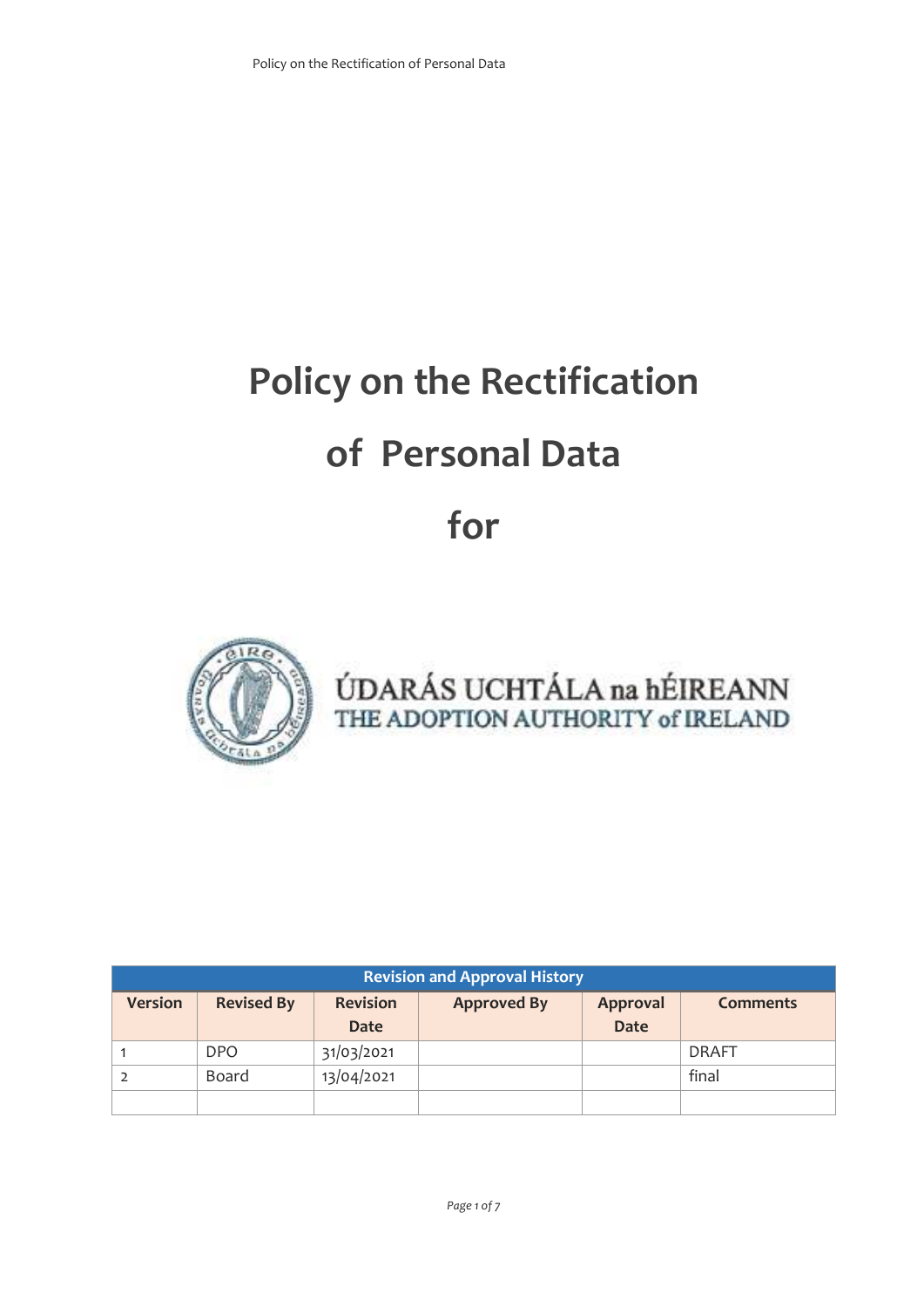### Contents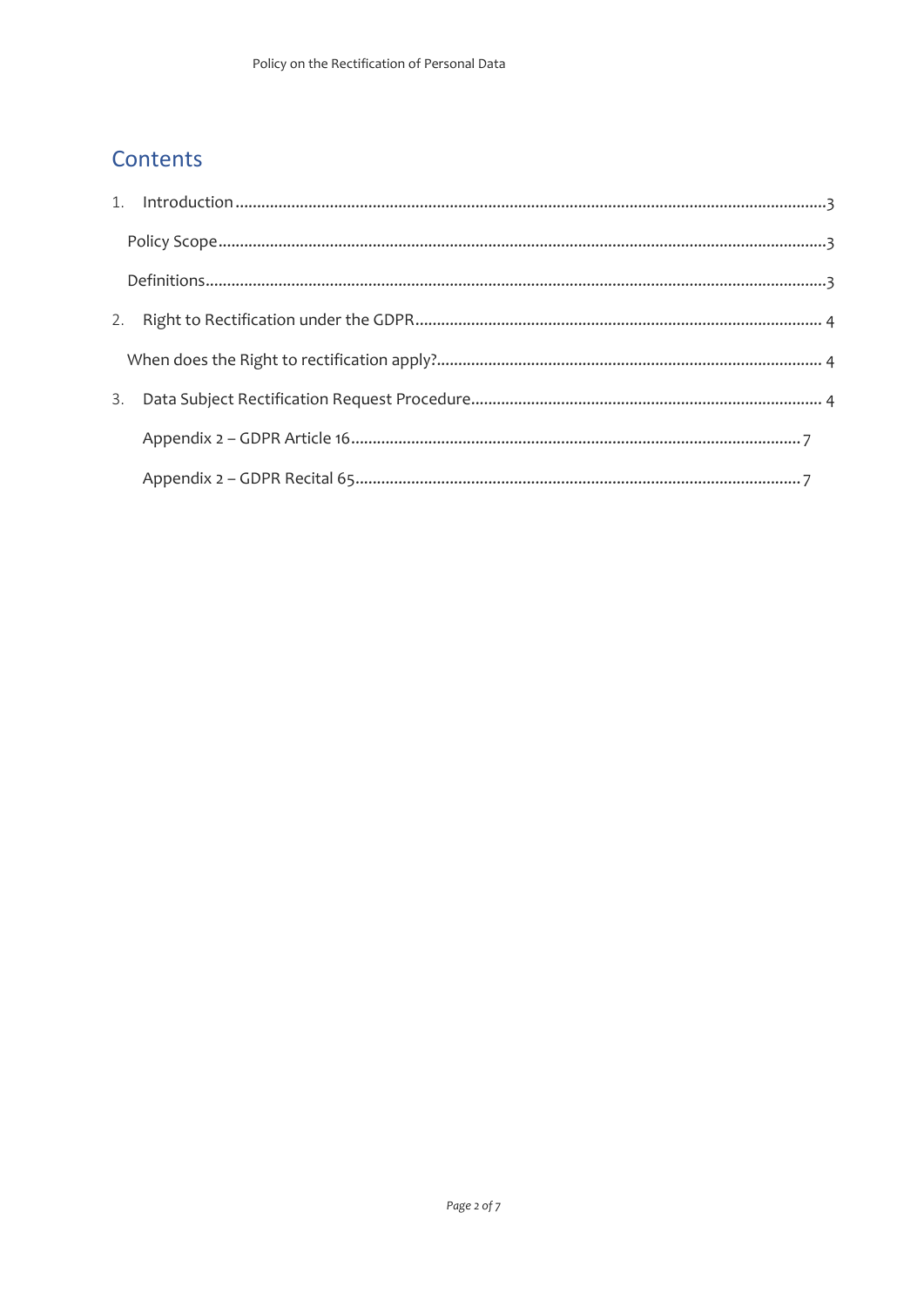#### **1. Introduction**

The purpose of this policy is to set out the procedure which is required when a Data Subject exercises their Right of rectification under Article 16 of the GDPR. (see appendix 2)

Data Subjects can require a controller to rectify inaccuracies in the personal data held about them. In some circumstances, if personal data is incomplete, a Data Subject can require the controller to complete the data, or to record a supplementary statement.

#### **Policy Scope**

This policy sets out the procedures to be followed by the Adoption Authority to ensure it complies with its obligations under Article16 of the GDPR "Right to rectification".

It outlines our obligations with respect to the rectification of data in certain situations.

This policy should be read and used in conjunction with the Adoption Authority's **Data Subject Access Request Polic**y and the **glossary of commonly used Data Protection terms**.

#### **Definitions**

The following definitions of terms used in this policy are provided to ensure clarity to the reader.

**What is "Personal Data"**- Personal data is any information relating to an identified or identifiable natural person ('data subject'). An identifiable natural person is one who can be identified, directly or indirectly, in particular by reference to an identifier such as a name, an identification number, location data, an online identifier or to one or more factors specific to the physical, physiological, genetic, mental, economic, cultural or social identity of that natural person Regulation. Examples of personal data include:

| $\bullet$ Name | • Address | • Date of Birth | • Phone number |
|----------------|-----------|-----------------|----------------|
|                |           |                 |                |

Email address • IP Address • Employee number • RSI number

The **"Data Controller"** is the natural or legal person, public authority, agency or any other body, which alone or jointly with others, determines the *purposes and means* of the processing of personal data.

The **"Processor"** is a natural or legal person, public authority, agency or any other body which processes personal data on behalf of a Data Controller.

**"Processing"** is defined as any operation or set of operations which is performed on personal data or on sets of personal data, whether by automated means, such as collection, recording, organisation, structuring, storage, adaptation or alteration, retrieval, consultation, use, disclosure by transmission, dissemination or otherwise making available, alignment or combination, restriction, erasure or destruction.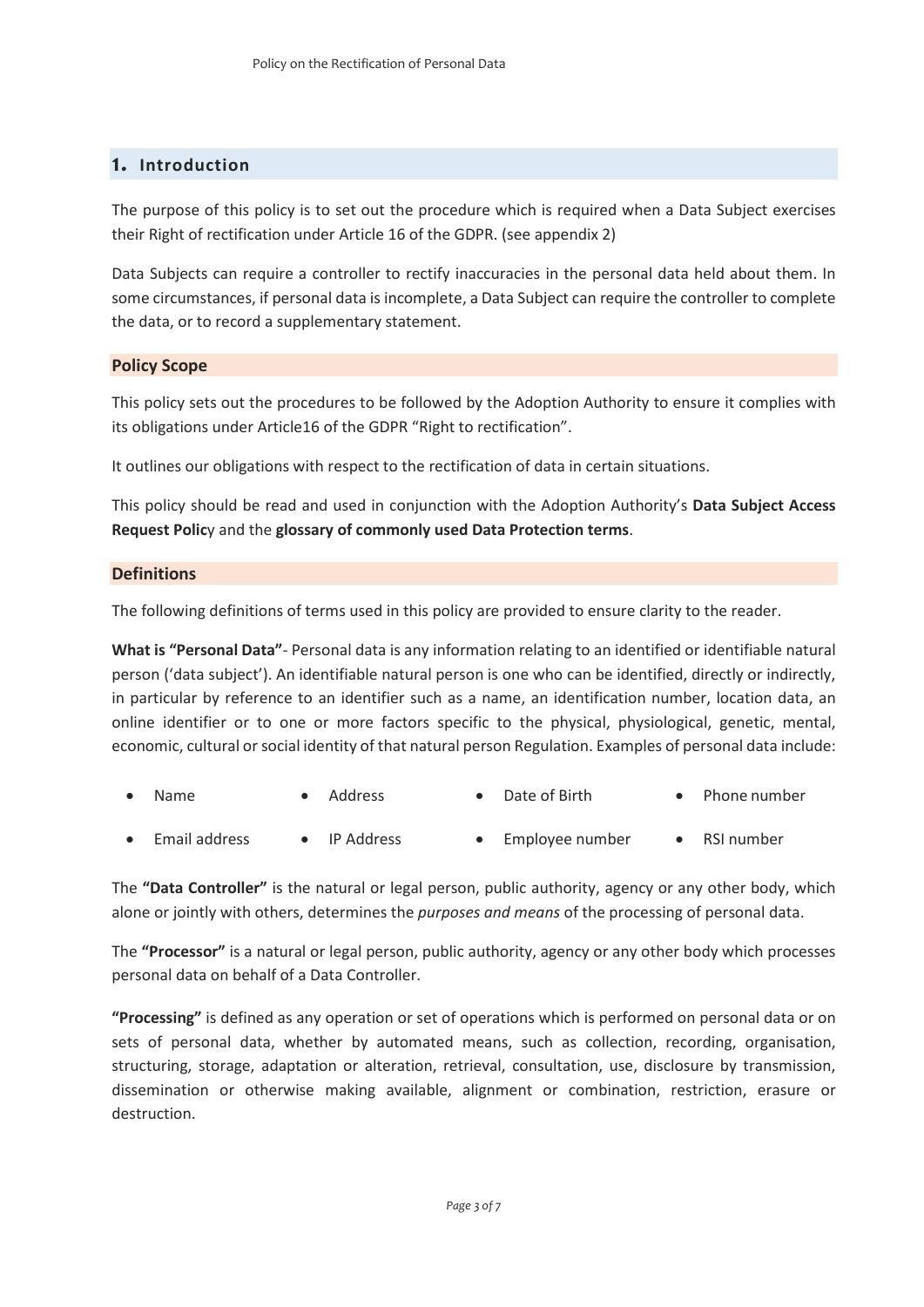**"Recipient" -** means a natural or legal person, public authority, agency or another body, to which the personal data are disclosed, whether a third party or not. However, public authorities which may receive personal data in the framework of a particular inquiry in accordance with Union or Member State law shall not be regarded as recipients; the processing of those data by those public authorities shall be in compliance with the applicable data protection rules according to the purposes of the processing.

A number of terms used in this privacy notice are outlined in greater detail in the *Glossary of Data Protection Terms*.

#### **2. Right to Rectification under the GDPR**

Data Subjects have the right under Article 16 of the GDPR when their data is inaccurate to request that it be corrected and incomplete personal data completed based on information they provided.

The Adoption Authority will respond to such a request and where necessary or appropriate take steps to validate the information provided by the Data Subject to ensure that it is accurate before amending it.

#### **When does the Right to rectification apply?**

If the Adoption Authority has to rectify personal data we will also notify any one to whom we have disclosed such data, unless this would be impossible or involve disproportionate effort.

Rectification is only available in very limited circumstances in the Adoption Authority e.g if the Authority has made a spelling or typographical error. The majority of the Adoption Authority documents and Orders are legal documents which are produced to us by other organisations in order to effect an Adoption Order, it would not be within our gift to amend them. Similarly, requests to amend birth dates and names would have to revert to the GRO. The Adoption Authority's website FAQ's explains to Data subjects why this may not always be possible and they may have to contact the original author to amend such legal documents

#### **3. Data Subject Rectification Request Procedure**

#### **Important Compliance Notes**

The Adoption Authority will act on a request for rectification from a data subject unless we are unable to establish their identity.

The procedure for responding to requests for rectification is set out in Figure 1 and expanded on in the Table 1. The specifics of each step will vary depending on the request and the systems where the data is held.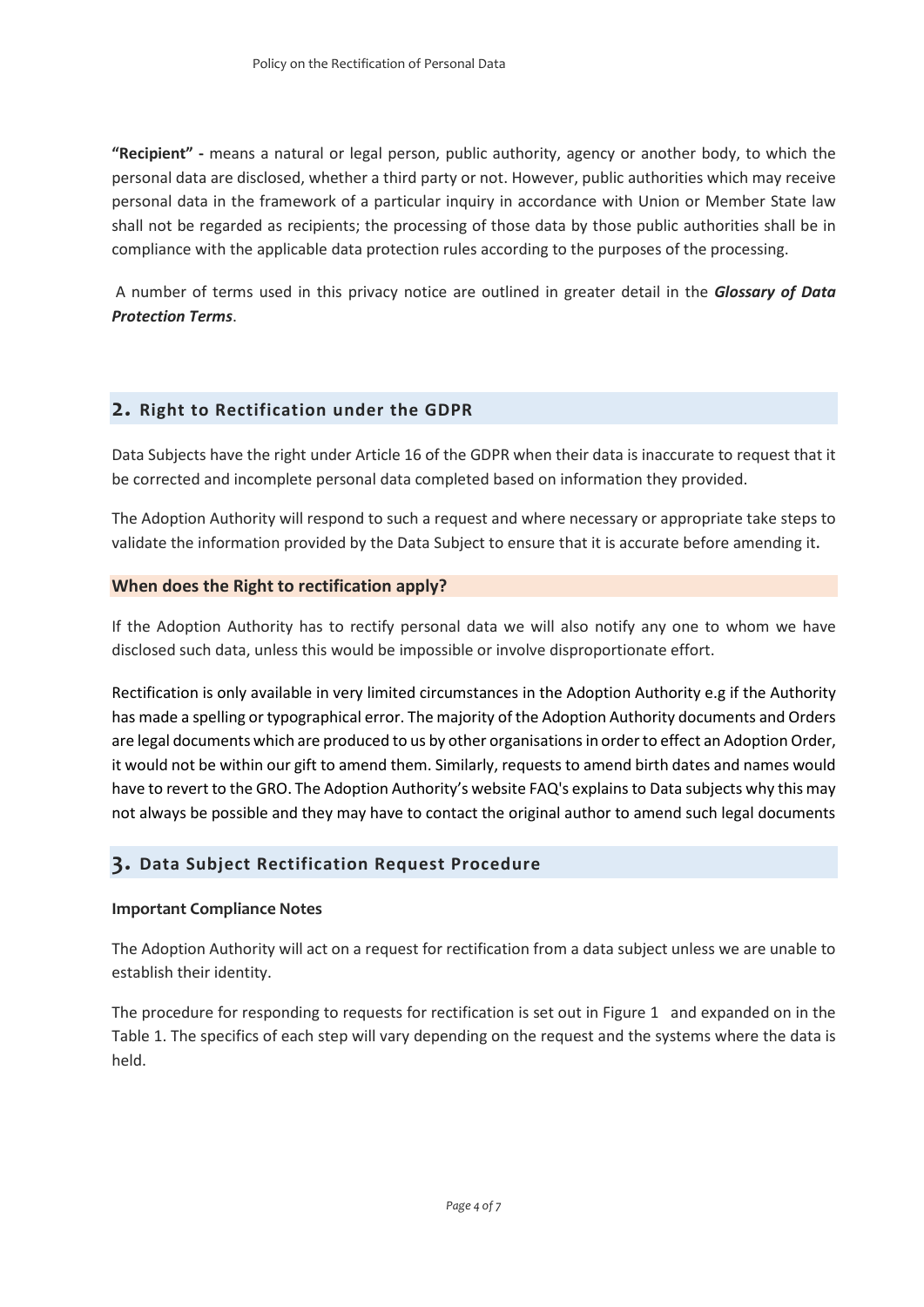

*Figure 1 Data Rectification request procedure*

#### TABLE 1 – DATA RECTIFICATION REQUEST PROCEDURE

| <b>Step</b>                                   | <b>Description</b>                                                                                                                                                                                                                                                                                                  | <b>Responsibility</b> |
|-----------------------------------------------|---------------------------------------------------------------------------------------------------------------------------------------------------------------------------------------------------------------------------------------------------------------------------------------------------------------------|-----------------------|
| <b>Data Rectification request</b><br>received | The Data Subject submits a request for<br>rectification via one of a number of methods,<br>including electronically (via email or website),<br>by letter or by telephone. This may be<br>received through any part of the organisation<br>and should be channelled through to the Data<br><b>Protection Officer</b> |                       |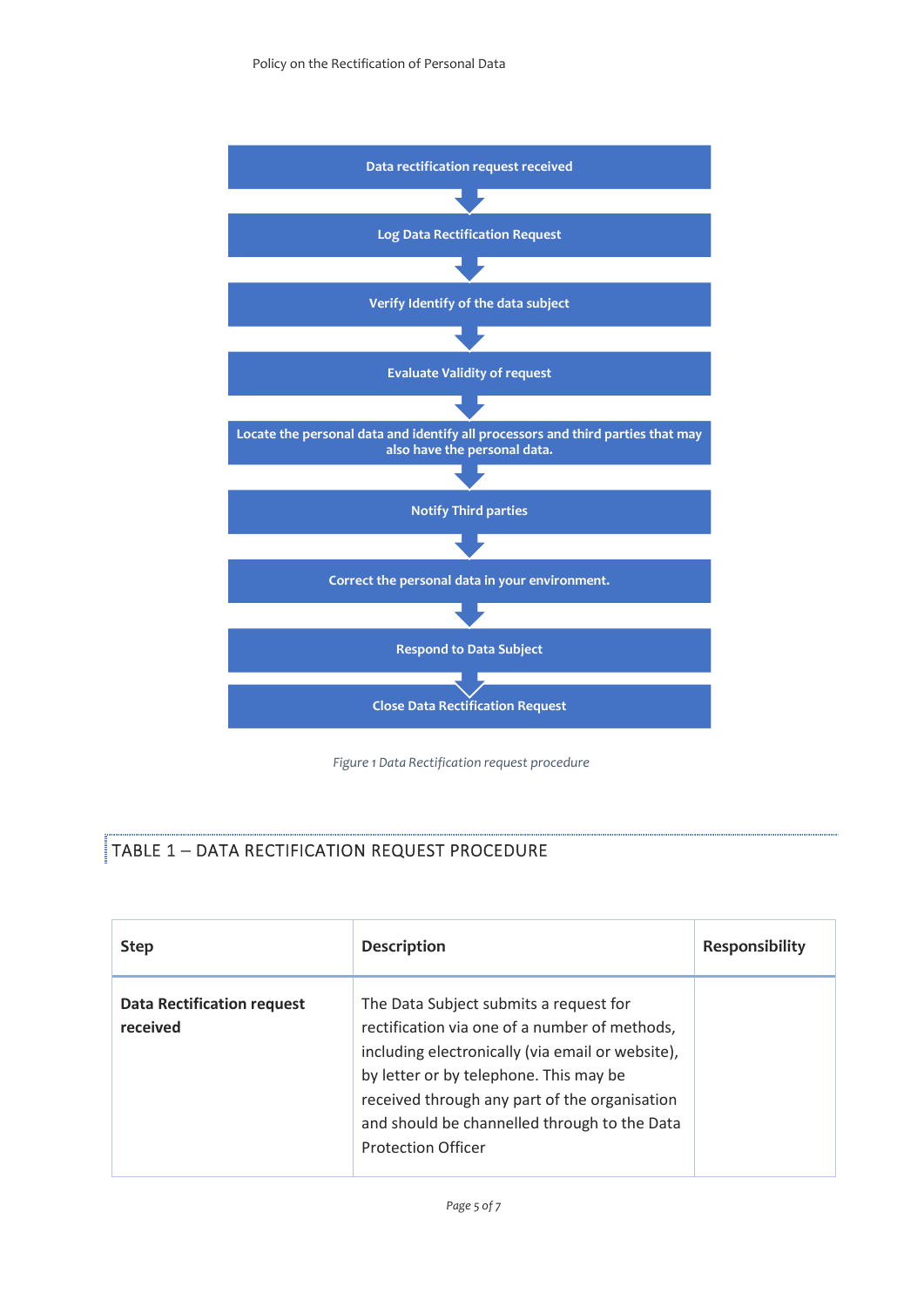| <b>Log Data Rectification Request</b>                                                                                 | The fact the request was received should be<br>logged in the Data Subject Access Request<br>Register and the date of the request recorded.                                                                                                                                                           |  |
|-----------------------------------------------------------------------------------------------------------------------|------------------------------------------------------------------------------------------------------------------------------------------------------------------------------------------------------------------------------------------------------------------------------------------------------|--|
| Verify Identify of the data<br>subject                                                                                | The identity of the data subject is confirmed<br>via an approved method. Additional<br>information may be requested to confirm<br>identity. If the identity of the data subject is<br>unable to be confirmed the request is rejected<br>and the reason for this communicated to the<br>data subject. |  |
| <b>Evaluate Validity of request</b>                                                                                   | Check the accuracy of the information<br>provided by the Data Subject.                                                                                                                                                                                                                               |  |
| Locate the personal data and<br>identify all processors and third<br>parties that may also have the<br>personal data. | Check all office systems that store the<br>requested personal data.                                                                                                                                                                                                                                  |  |
| <b>Notify Third parties</b>                                                                                           | Notify all identified third parties that have<br>access to the personal data to rectify the data<br>from their environments and confirm<br>rectification.                                                                                                                                            |  |
| Rectify the personal data in<br>your environment.                                                                     | Rectify<br>the<br>personal<br>data<br>from<br>your<br>environment.                                                                                                                                                                                                                                   |  |
| <b>Respond to Data Subject</b>                                                                                        | Respond to the data subject to confirm data<br>was rectified as requested.                                                                                                                                                                                                                           |  |
| <b>Close Data Rectification</b><br><b>Request</b>                                                                     | The fact that the request has been responded<br>to is logged in the Data Subject Request<br>Register together with the date of closure.                                                                                                                                                              |  |